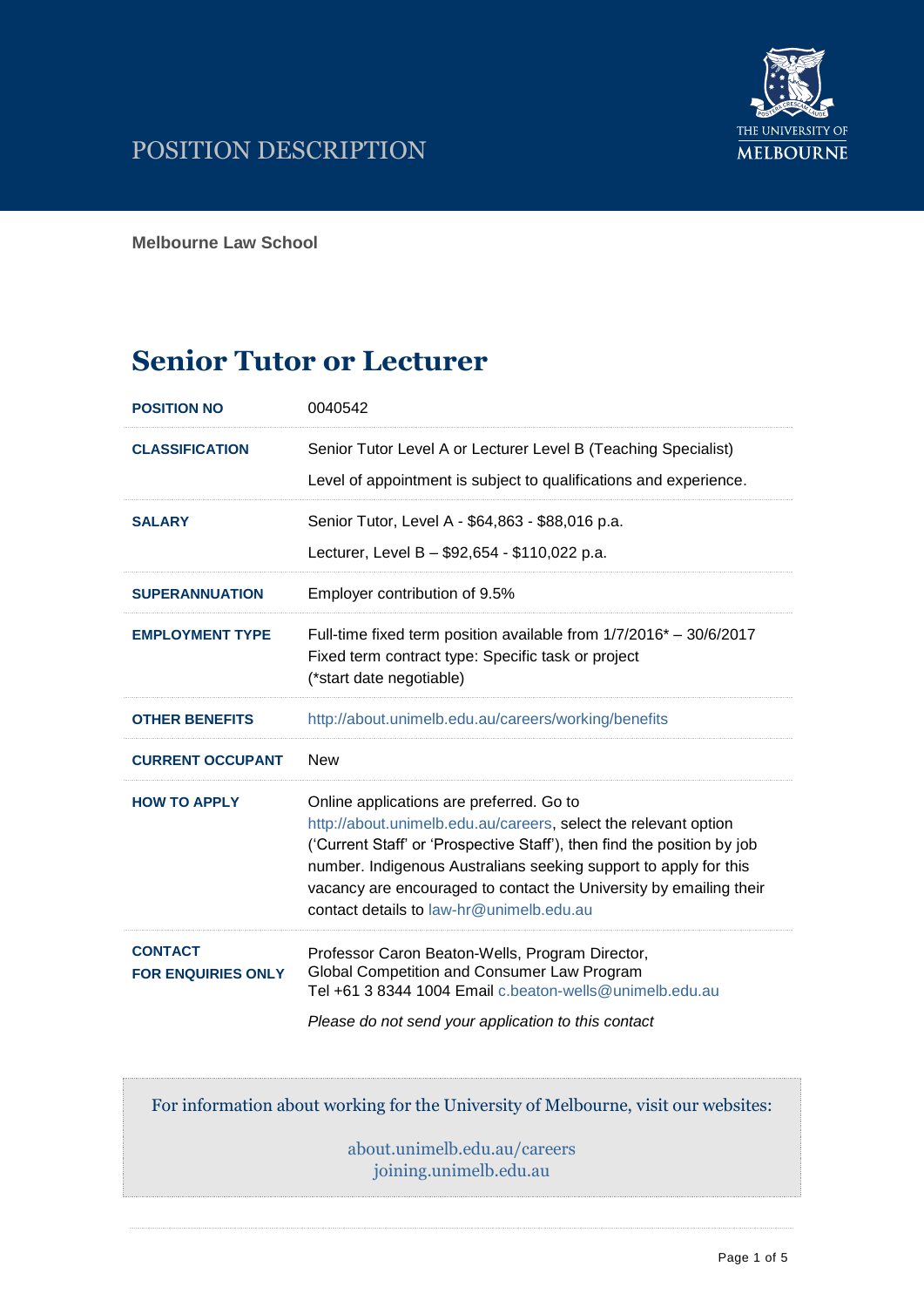# *Position Summary*

This is an academic position within Melbourne Law School (MLS) at the University of Melbourne. MLS is developing a fully online Masters program in Global Competition and Consumer Law. This program uses cutting edge technology and the expertise of an international faculty to deliver in-depth rigorous interactive Masters courses in this field to students around the world. For more information about the program, see its website at [https://online.unimelb.edu.au/law-courses/global-competition-and-consumer-law.](https://online.unimelb.edu.au/law-courses/global-competition-and-consumer-law)

The appointee to this position will be expected to contribute substantively to the development of content for a range of subjects in the program, including subjects in the areas of unilateral conduct, cartels, mergers and institutions, all of which have an international and comparative law orientation. This contribution will involve elements of research, curriculum planning, script drafting, review and editing and assessment task design and editing.

The appointee will also contribute to aspects of the teaching in the program, including review of student posts and interaction with students on discussion boards and in live tutorials, and assessment grading.

The appointee will work under the direct supervision of the Program Director, Professor Caron Beaton-Wells, but will also work closely with other academic staff of the Law School (including external academics who are leading experts in the field from around the world) to support them in their contributions to the program.

This is an exciting opportunity to join a leading Law School (ranked No. 1 in the Asia Pacific region, and No. 8 in the world), be associated with and make an important contribution to a pioneering initiative, and develop a global network of eminent academics, practitioners, and others who are involved in the program.

## *1. Selection Criteria*

#### **1.1 ESSENTIAL**

- b. A good graduate degree in law (for Level A) or a PhD or equivalent professional experience (for Level B);
- Sound knowledge of competition laws and associated policies, institutions and enforcement practices in the United States and/or European Union (based on prior studies and/or professional work experience);
- Capacity to undertake research for the purposes of curriculum design (for Level A) or a solid record in research publications (for Level B);
- b. Teaching experience in higher education (for Level B);
- b. Advanced skills in writing, reviewing and editing scripts with a close eye for detail;
- Highly developed computer-based skills in at least Word, Excel and Powerpoint and a capacity to develop further skills relating to working with online content and tools;
- Excellent communication and interpersonal skills for the purposes of working in a team environment that involves liaising with senior academics, administrative staff and students;
- High-level organisational skills including the ability to prioritise workload and perform well under pressure to plan, implement, execute and evaluate new initiatives, working independently and collaboratively as part of a group;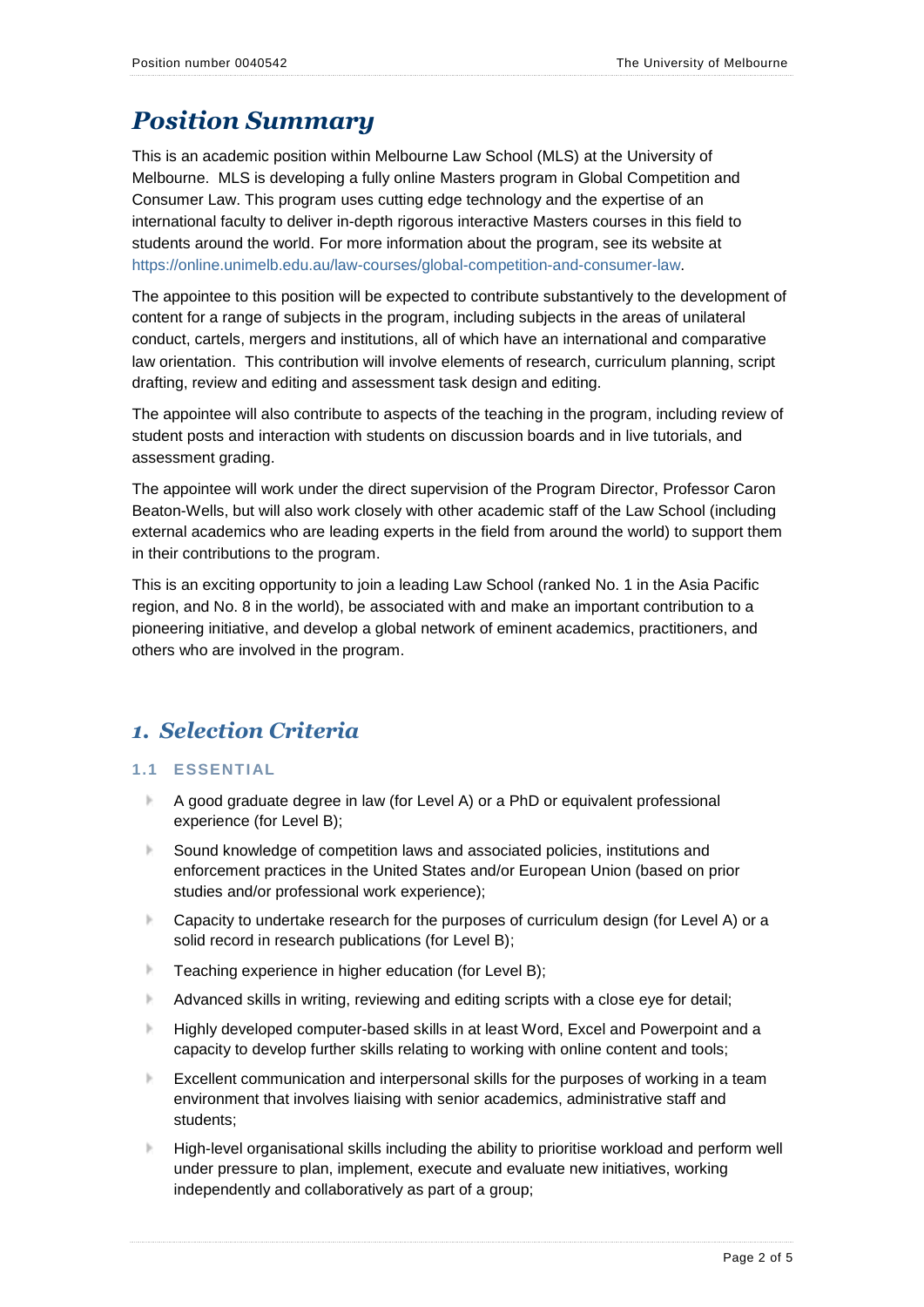Keen interest in and enthusiasm for the use of technology to enhance learning outcomes in higher education.

#### **1.2 DESIRABLE**

- Understanding of economic principles and methods as they relate to competition laws;
- Knowledge of competition and/or consumer laws and associated policies, institutions and enforcement practices in the Asia-Pacific region;
- K. Experience in working in a multi-cultural setting and possibly with people for whom English is a second language;
- Creativity in assembling and preparing material for teaching or training purposes, including through the use of images and graphics and compiling case studies and narratives to relay complex principles in applied ways;
- Experience in the delivery of online learning in the higher education sector.

### *2. Special requirements*

Out-of-hours work (including evenings) may be required in order to support teaching in across time zones.

### *3. Key Responsibilities*

- Under the supervision of the Program Director, and in liaison with academic staff as subject coordinators and administrative staff such as learning designers and educational technologists, key responsibilities will include:
- Working with senior academics to design and structure subjects and modules within subjects;
- Researching content to be used for input to subject curricula, including identifying relevant primary and secondary sources, images and graphics;
- Writing, reviewing and editing scripts for videos, learning interactives, assessment tasks b. and other online resources, including editing content in Word, Powerpoint and online;
- Presenting material on videos, podcasts, webinairs and the like;
- Reviewing material produced by and interacting with students online (for example, on discussion boards), by live chat, email and skype;
- Assisting to design and grade assessment tasks undertaken by students, including practical exercises and essays;
- b. Setting schedules for work processes and arranging and coordinating meetings;
- b. Occupational Health and Safety (OH&S) and Environmental Health and Safety (EH&S) responsibilities as outlined below.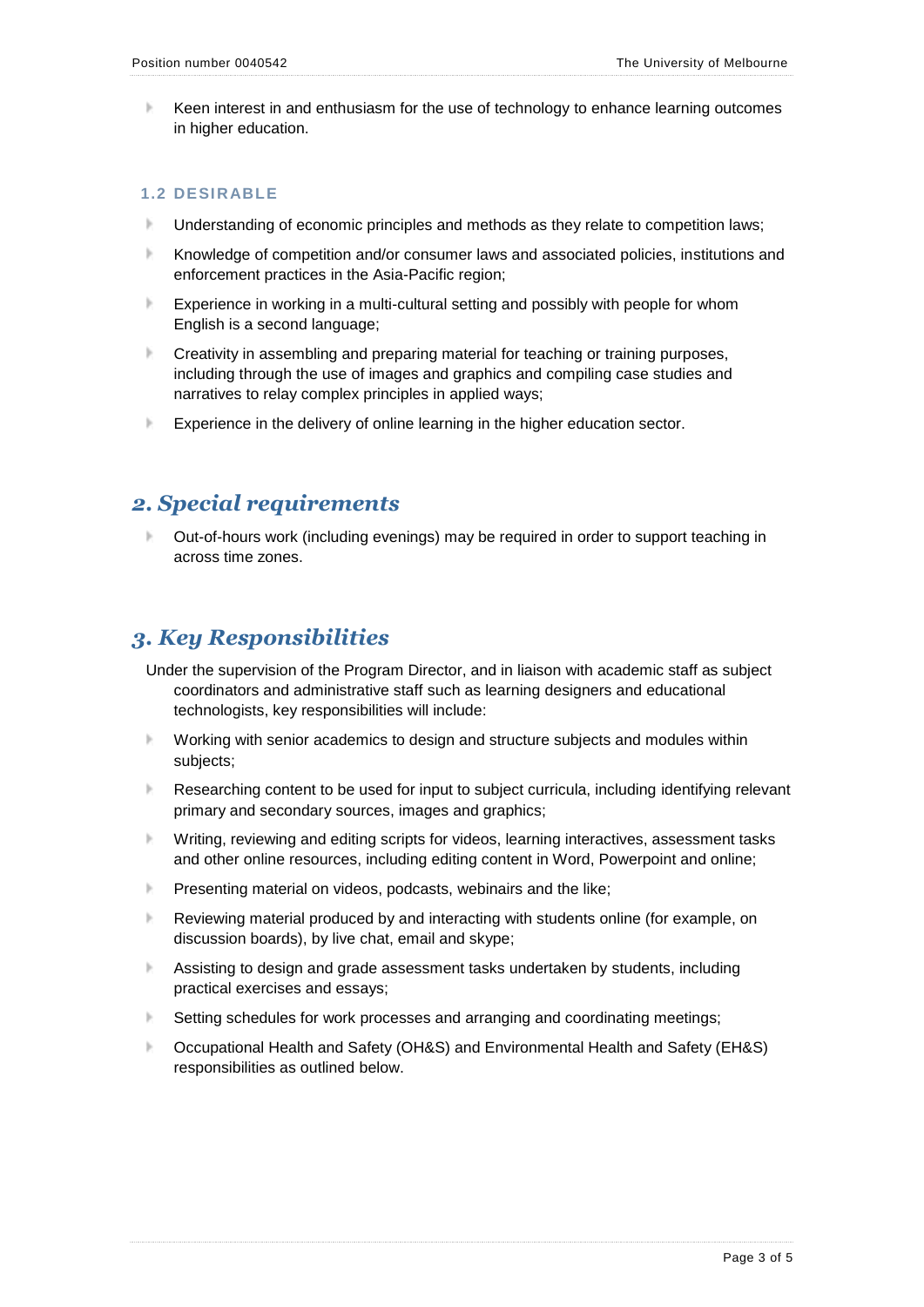# *4. Other Information*

#### **4.1 BUDGET DIVISION**

#### [www.law.unimelb.edu.au](http://www.law.unimelb.edu.au/)

Melbourne Law School is Australia's first all-graduate law faculty. The Melbourne Law School was the first faculty in Australia to teach law, and awarded this country's first law degrees. The Law School has now committed itself to build on our more than 150 year history of excellence and innovation by shifting from undergraduate legal education to the global standard, graduate level Juris Doctor degree. Coupled with the unrivalled excellence of the Melbourne Law Masters and its internationally renowned Research Higher Degree programs, the Law School offers a unique opportunity for the integration of scholarship and teaching.

Its faculty is a vibrant community of creative scholars, committed to a highly collegial, research-intensive institutional life. The Law School has particular strengths in crossdisciplinary and comparative analysis. It aims to integrate teaching with research and engagement activities and to engage with local, national and global communities.

The Law School is a single department faculty located in a custom designed building in University Square. The Law School has approximately 2,200 graduate students (including JD, Melbourne Law Masters and Research High Degrees).

#### **4.2 THE UNIVERSITY OF MELBOURNE**

The University of Melbourne is a leading international university with a tradition of excellence in teaching and research. With outstanding performance in international rankings, Melbourne is at the forefront of higher education in the Asia-Pacific region and the world. The University of Melbourne is consistently ranked among the world's top universities. Further information about our reputation and global ranking is available at [www.futurestudents.unimelb.edu.au/explore/about/reputation-rankings](http://www.futurestudents.unimelb.edu.au/explore/about/reputation-rankings)

Established in 1853, shortly after the founding of Melbourne, the University is located just a few minutes from the centre of this global city. The main Parkville campus is recognised as the hub of Australia's premier knowledge precinct comprising eight hospitals, many leading research institutes and a wide range of knowledge-based industries.

The University employs people of outstanding calibre and offers a unique environment where staff are valued and rewarded. Further information about working at The University of Melbourne is available at [www.hr.unimelb.edu.au/careers.](file:///C:/Documents%20and%20Settings/jsedgman/Local%20Settings/Temporary%20Internet%20Files/Content.Outlook/scougan/Local%20Settings/Temporary%20Internet%20Files/baj/Local%20Settings/Temporary%20Internet%20Files/Content.Outlook/Templates/www.hr.unimelb.edu.au/careers)

#### **4.3 GROWING ESTEEM AND THE MELBOURNE MODEL**

Growing Esteem describes Melbourne's strategy to achieve its aspiration to be a publicspirited and internationally-engaged institution, highly regarded for making distinctive contributions to society in research and research training, learning and teaching, and engagement. [www.growingesteem.unimelb.edu.au](file:///C:/Documents%20and%20Settings/jsedgman/Local%20Settings/Temporary%20Internet%20Files/Content.Outlook/scougan/Local%20Settings/Temporary%20Internet%20Files/baj/Local%20Settings/Temporary%20Internet%20Files/Content.Outlook/Templates/www.growingesteem.unimelb.edu.au)

The University is at the forefront of Australia's changing higher education system and offers a distinctive model of education known collectively as the Melbourne Model. The